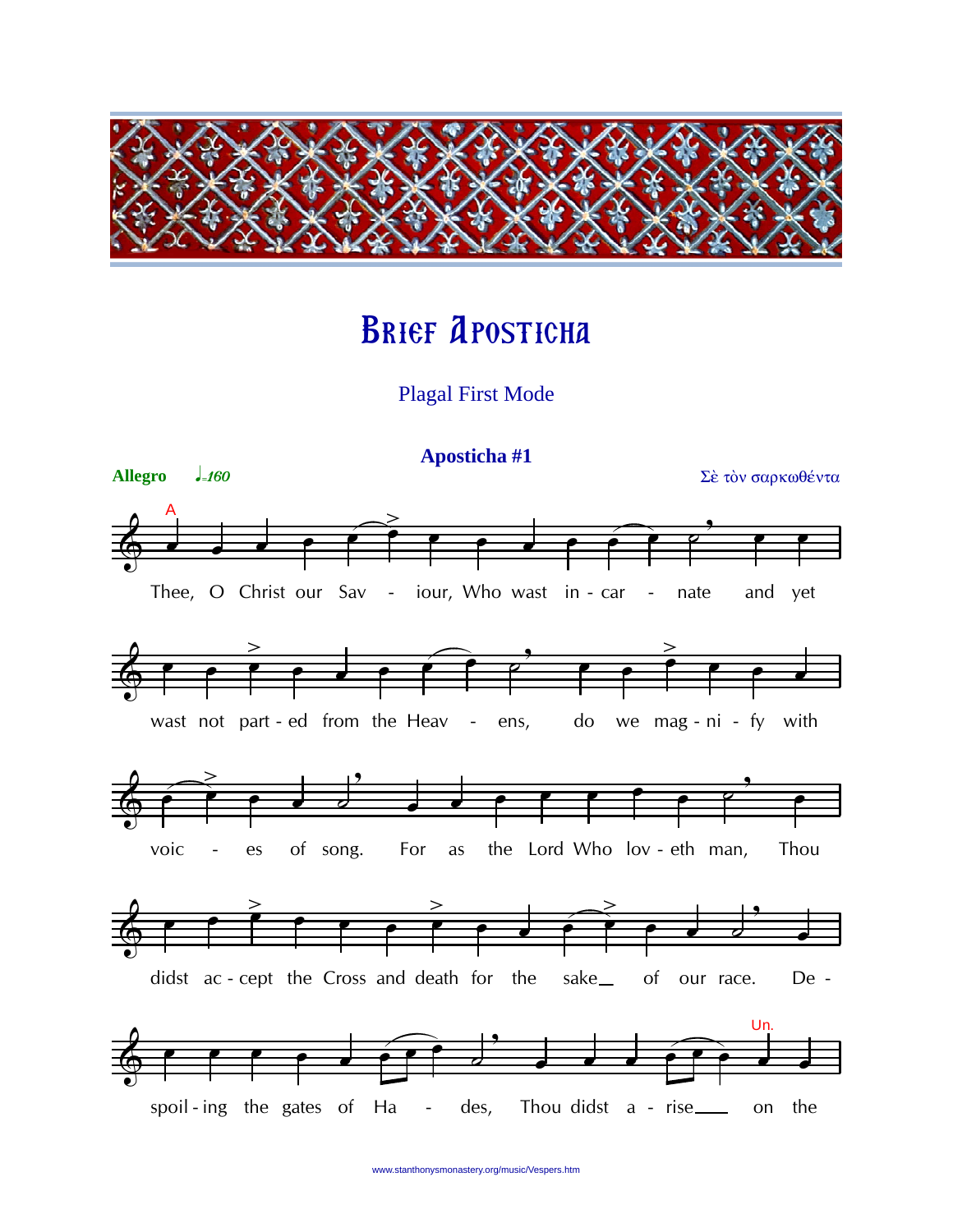

## **Verse #2**



www.stanthonysmonastery.org/music/Vespers.htm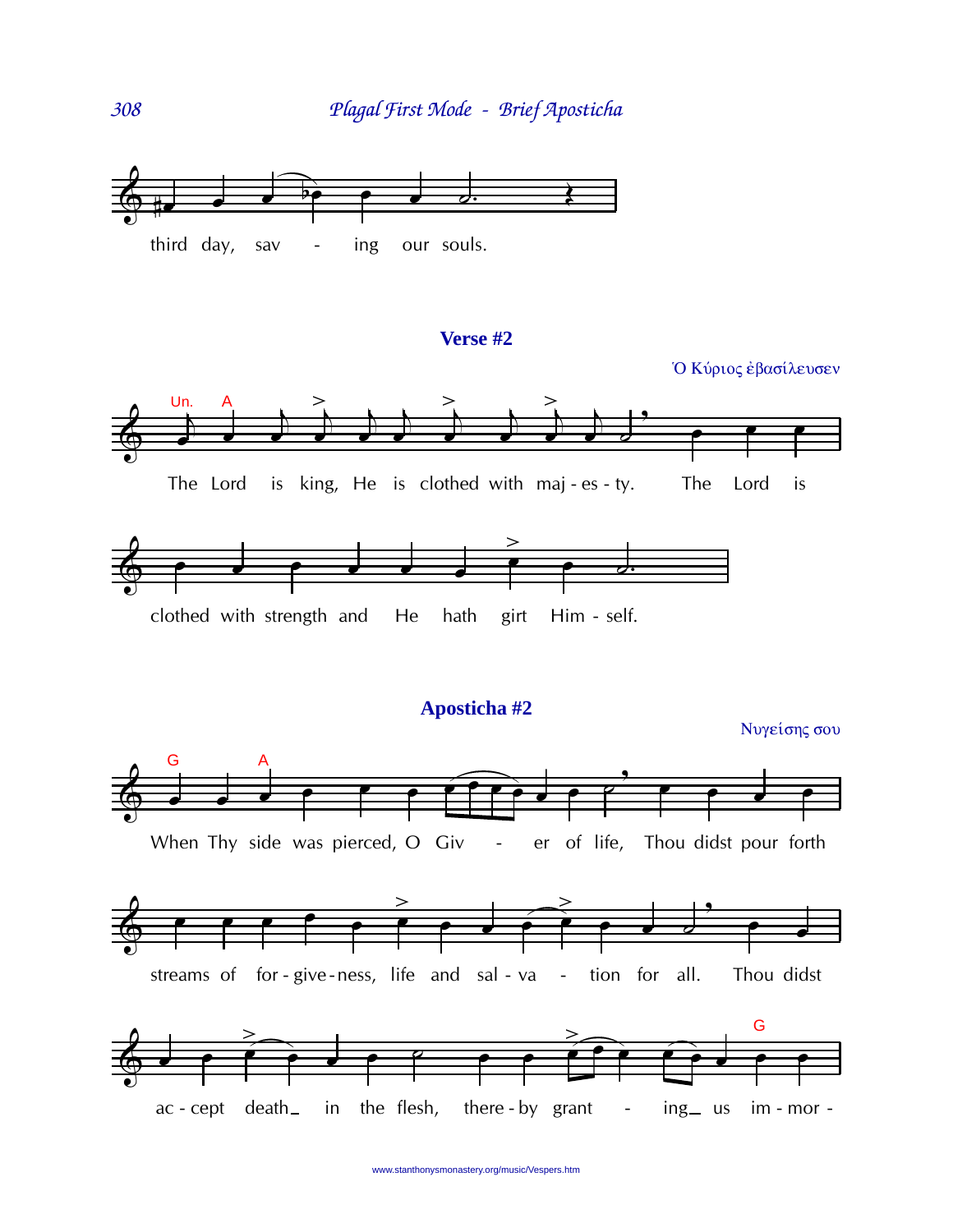

www.stanthonysmonastery.org/music/Vespers.htm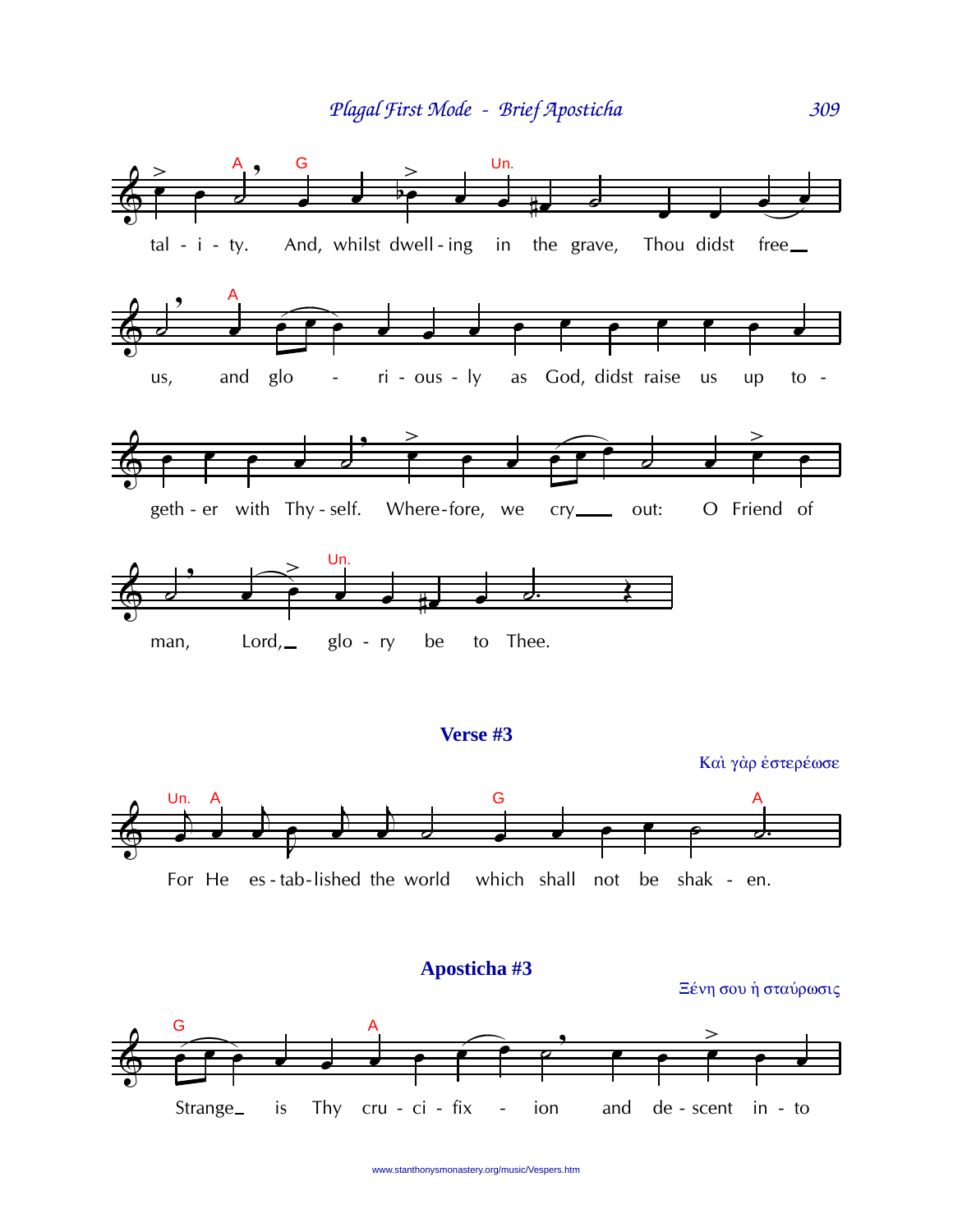

310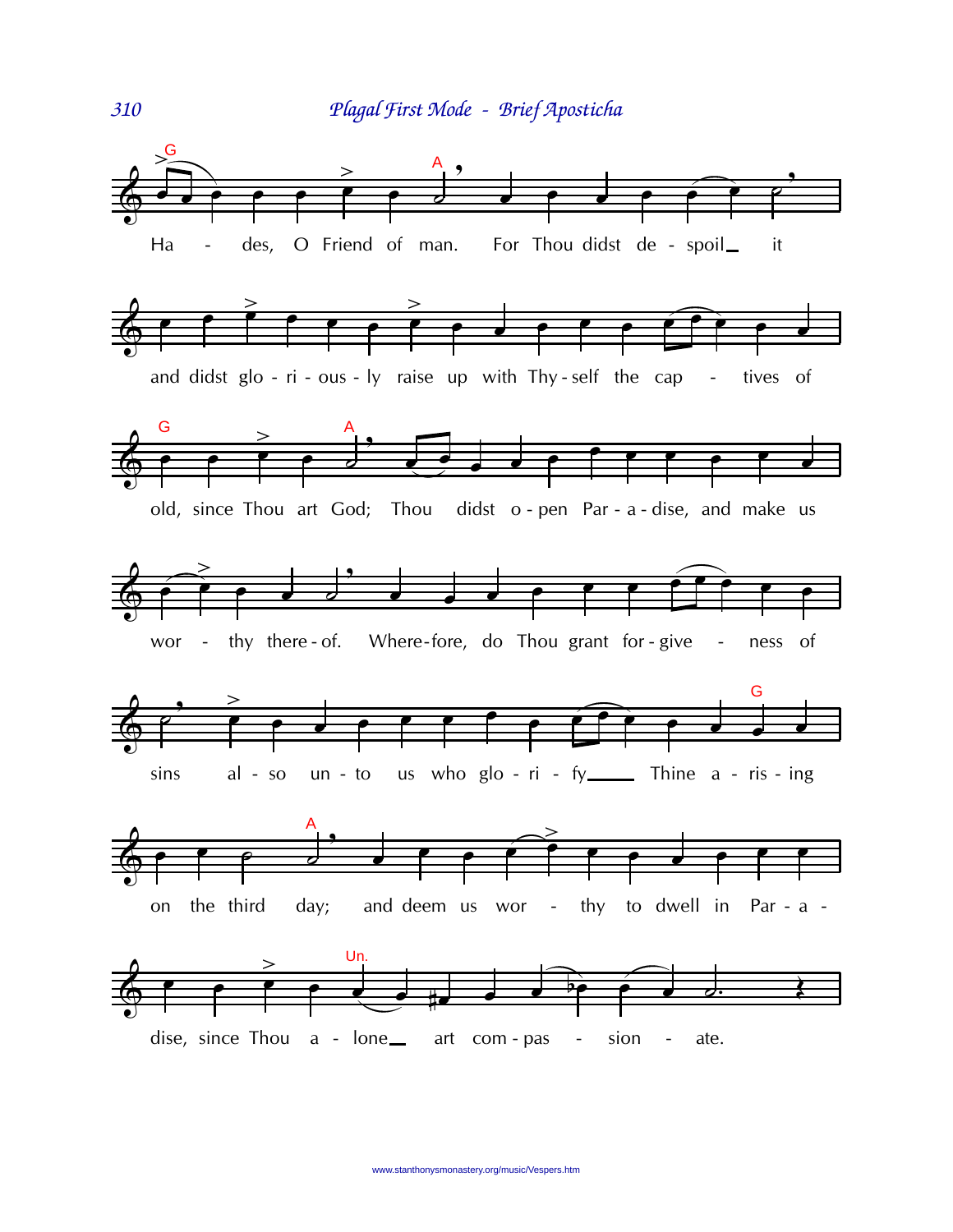

Τώ οίκω σου πρέπει

311





Ό δι' ήμας σαρκί

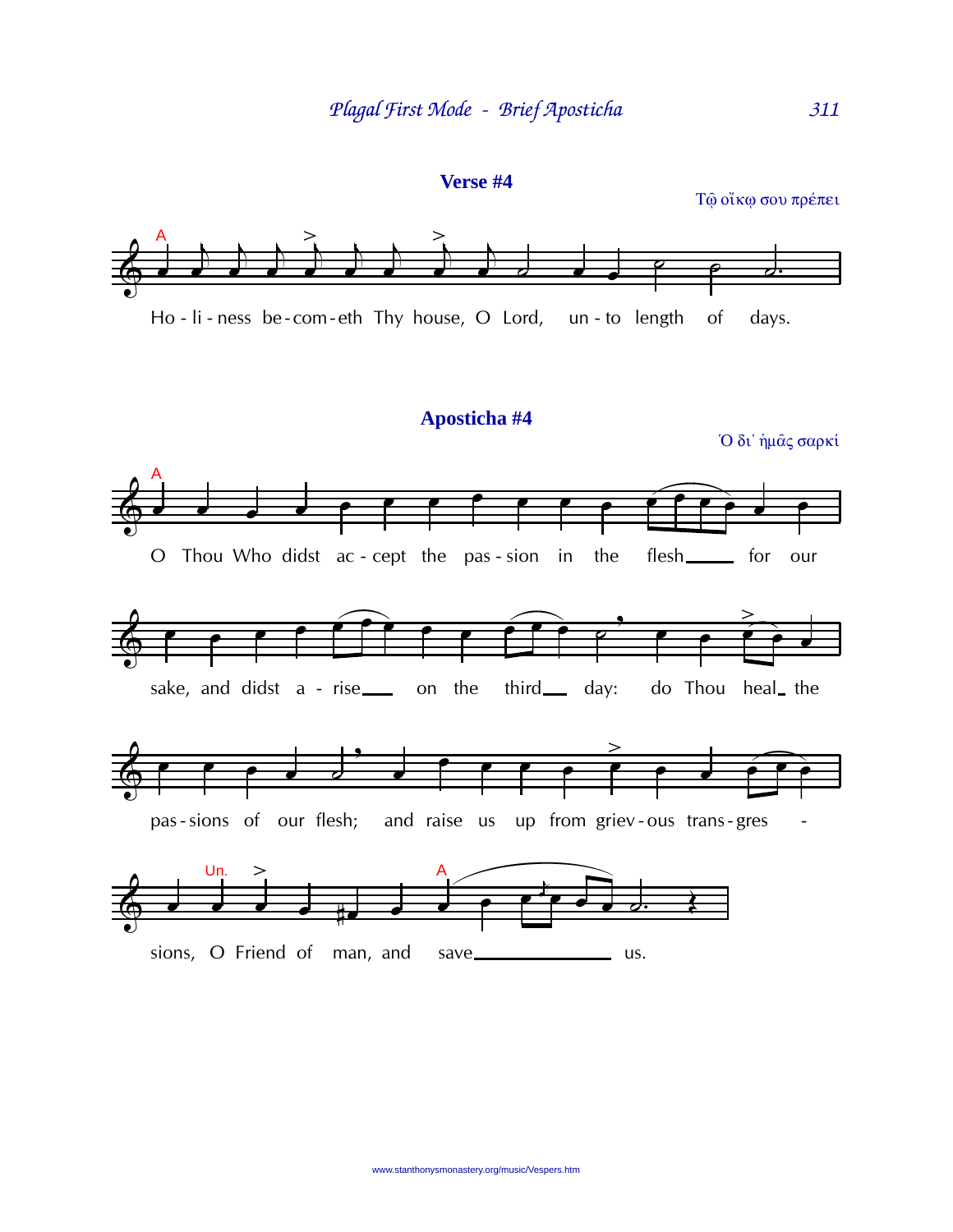

Δόξα Πατρί









Ναός και πύλη